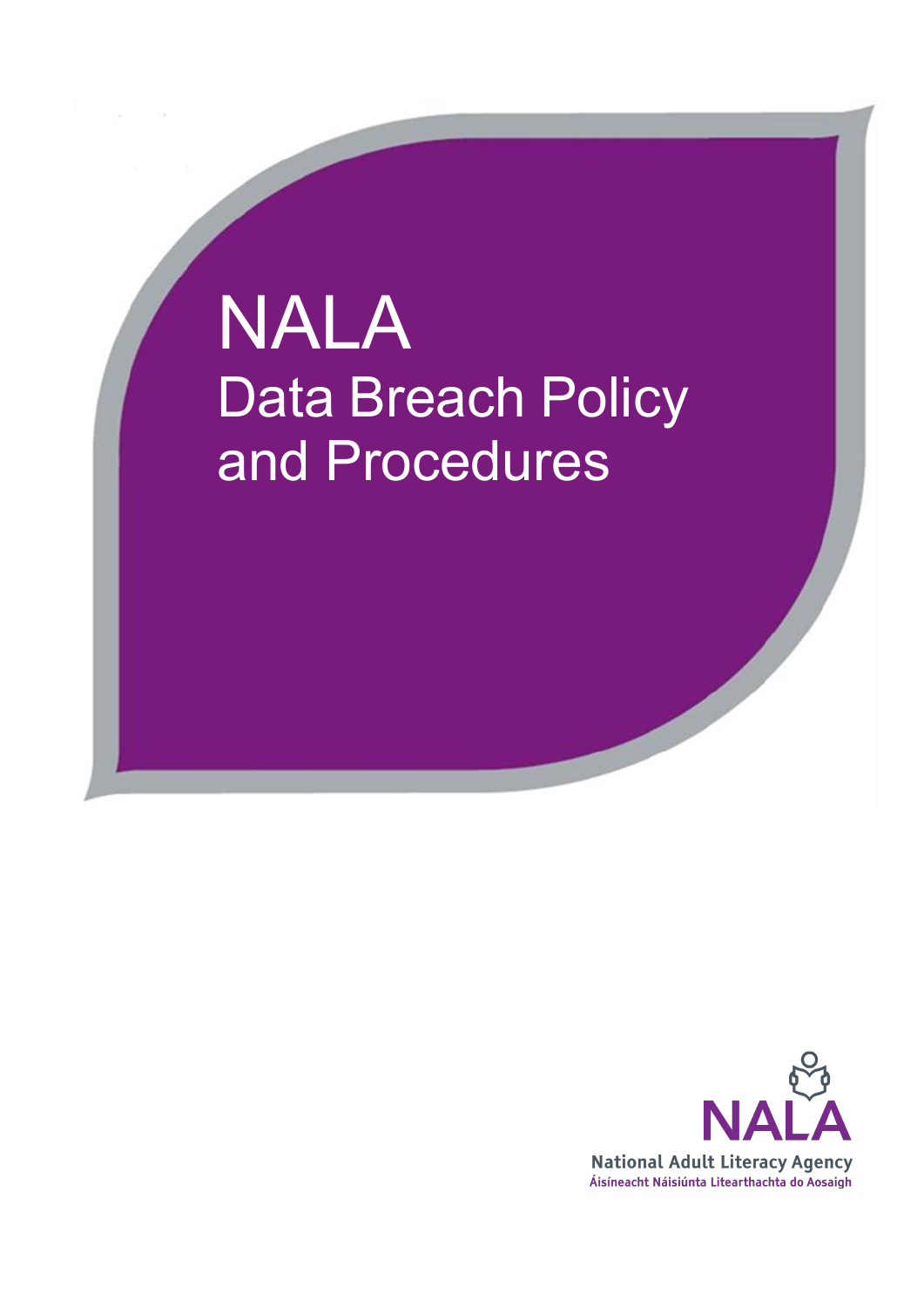| Policy area               | <b>GDPR</b>   |
|---------------------------|---------------|
| Document reference number | NALA/DBP02    |
| Version                   | 02            |
| Document drafted by       | <b>NALA</b>   |
| Date Policy approved      | 29 April 2022 |
| Policy to be reviewed     | April 2025    |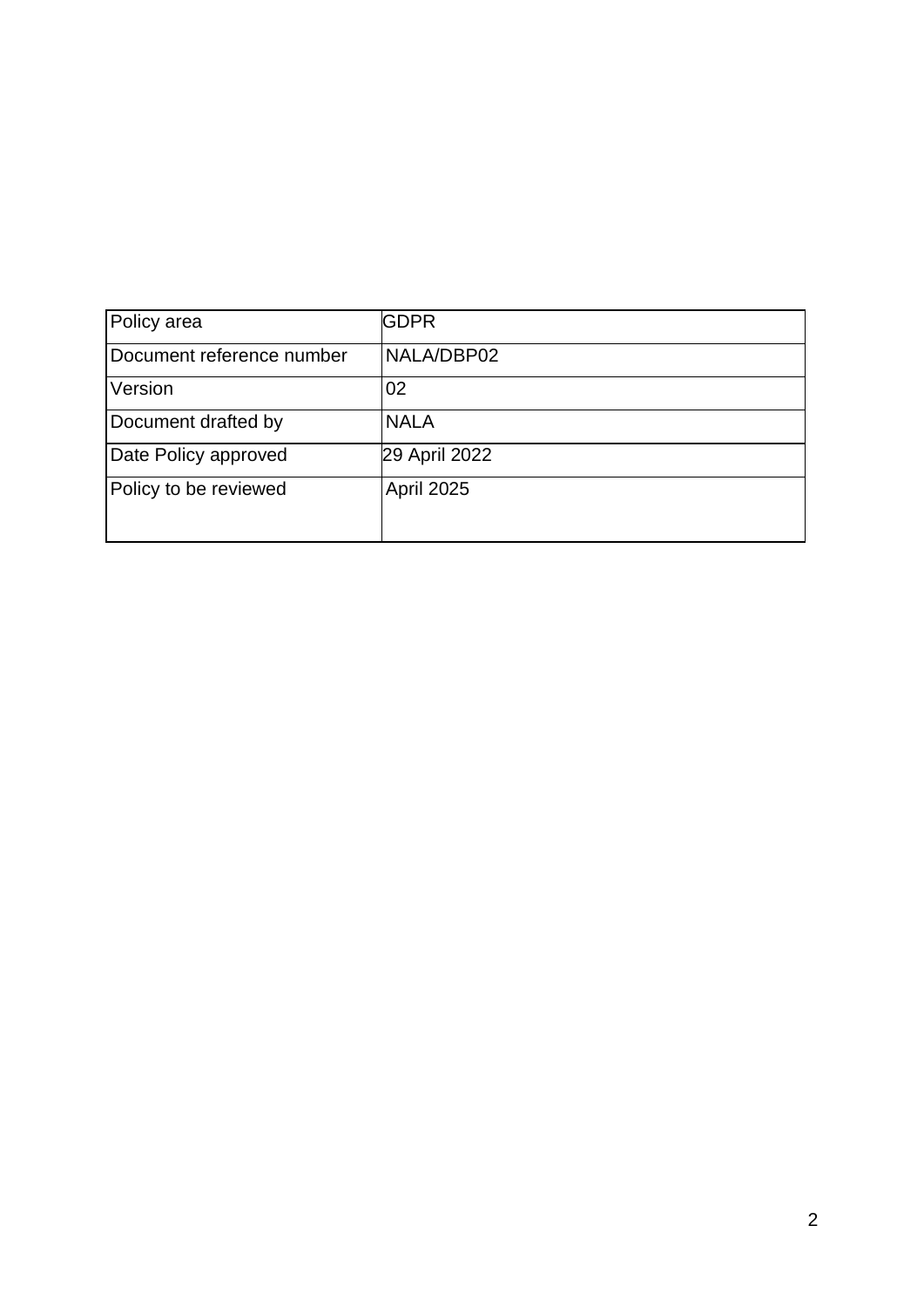## **Table of Contents**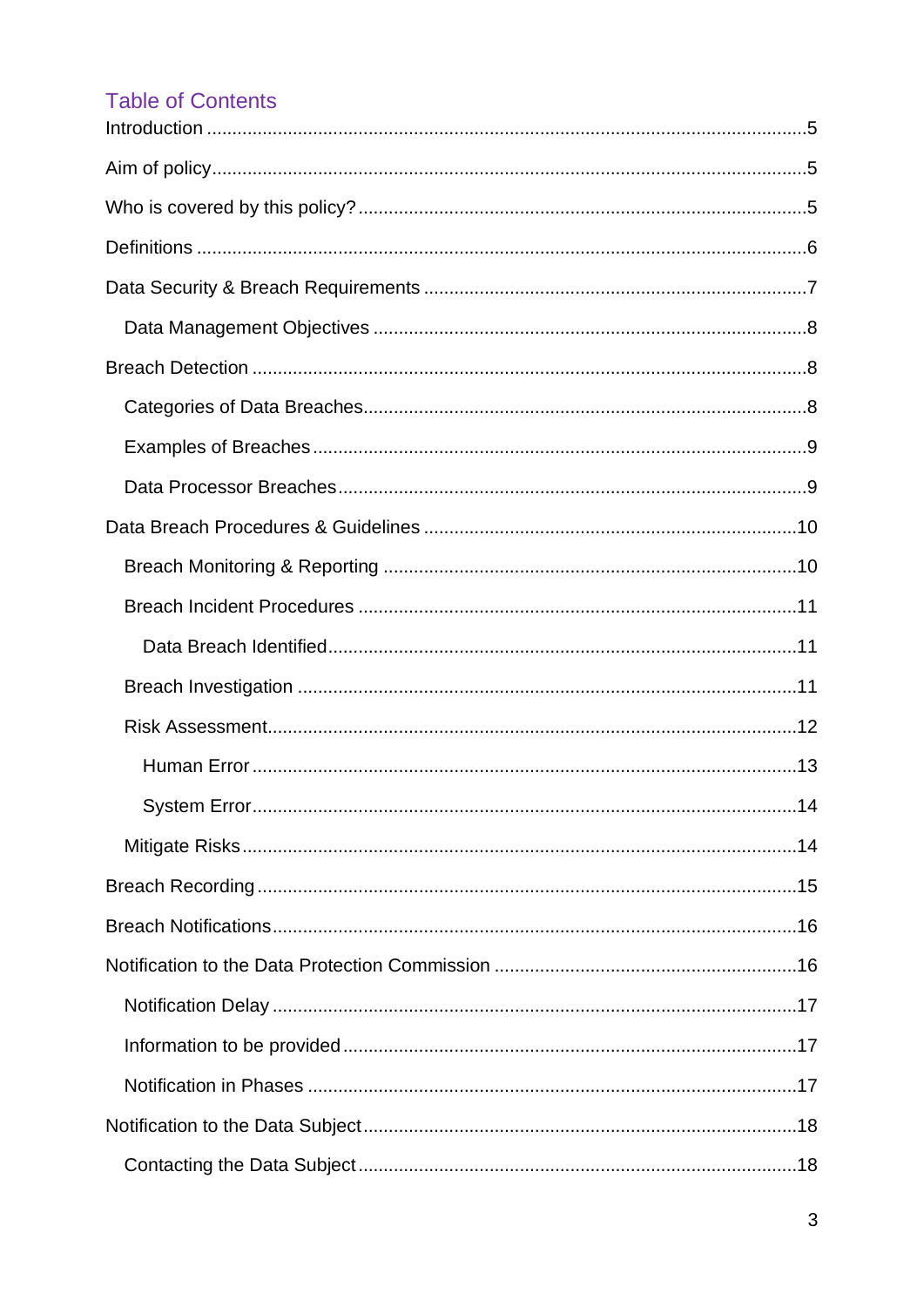<span id="page-3-0"></span>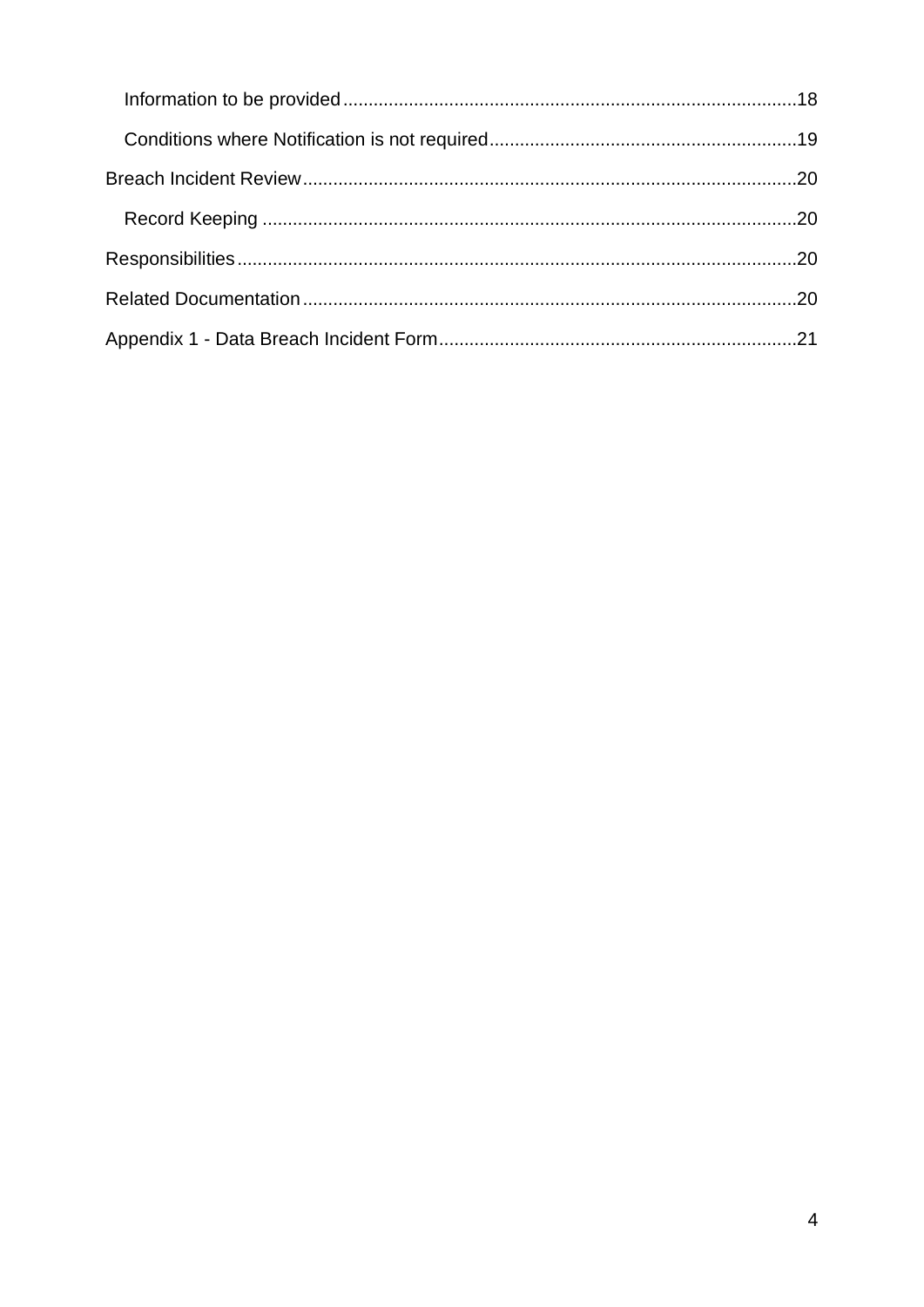# Introduction

National Adult Literacy Agency (NALA) is committed to its obligations under the General Data Protection Regulation (GDPR) to maintain a robust and structured program for compliance and monitoring. We carry out frequent risk assessments and gap analysis reports to ensure that our compliance processes, functions and procedures are fit for purpose and that mitigating actions are in place where necessary. However, we recognise that breaches can occur, hence this policy states our intent and objectives for dealing with such incidents.

Although we understand that not all risks can be mitigated, we operate a robust and structured system of controls, measures and processes to help protect data subjects and their personal information from any risks associated with processing data. The protection and security of the personal data that we process is of paramount importance to us and we have developed data specific protocols for any breaches relating to the GDPR.

# <span id="page-4-0"></span>Aim of policy

The aim of this policy is to provide an overview of NALA's intent, objectives and procedures regarding data breaches involving personal information. As we have obligations under the GDPR, we also have a requirement to ensure that adequate procedures, controls and measures are in place and are disseminated to all employees; ensuring that they are aware of the protocols and reporting lines for data breaches. This policy details our processes for reporting, communicating and investigating such breaches and incidents.

# <span id="page-4-1"></span>Who is covered by this policy?

This policy applies to all staff within NALA (meaning permanent, fixed term, and temporary staff, any third-party representatives or sub-contractors, agency workers, volunteers, interns and agents engaged with the agency in Ireland or overseas). Adherence to this policy is mandatory and non-compliance could lead to disciplinary action.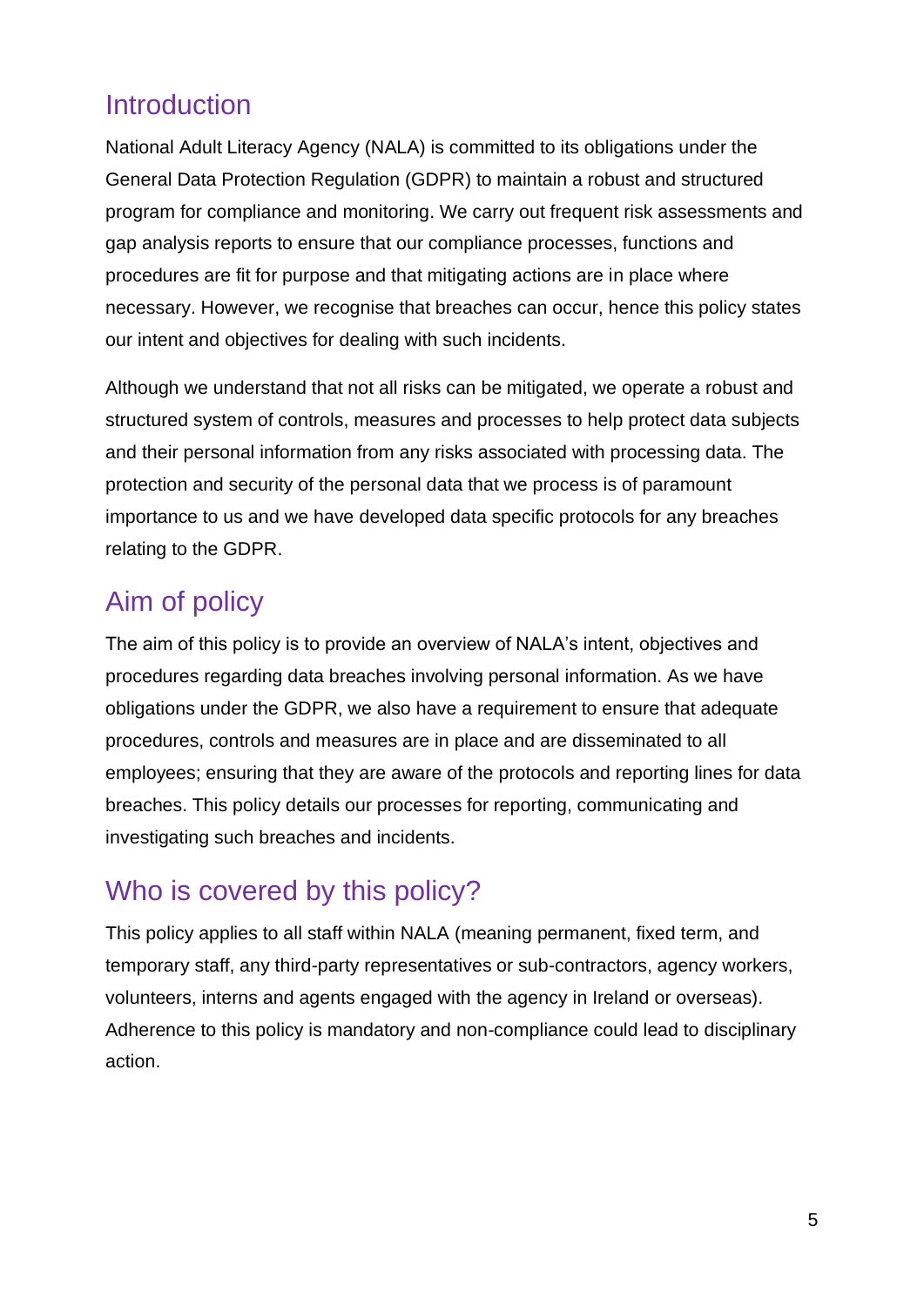# <span id="page-5-0"></span>**Definitions**

| <b>Term</b>          | <b>Definition</b>                                                                                                                           |  |  |
|----------------------|---------------------------------------------------------------------------------------------------------------------------------------------|--|--|
| <b>Personal Data</b> | A breach of security leading to the accidental or unlawful                                                                                  |  |  |
| <b>Breach</b>        | destruction, loss, alteration, unauthorised disclosure of, or                                                                               |  |  |
|                      | access to, personal data transmitted, stored or otherwise                                                                                   |  |  |
|                      | processed.                                                                                                                                  |  |  |
| <b>Personal Data</b> | Any information relating to an identified or identifiable natural                                                                           |  |  |
|                      | person (Data Subject); an identifiable natural person is one who                                                                            |  |  |
|                      | can be identified, directly or indirectly, in particular by reference                                                                       |  |  |
|                      | to an identifier such as a name, an identification number, location<br>data, an online identifier or to one or more factors specific to the |  |  |
|                      | physical, physiological, genetic, mental, economic, cultural or                                                                             |  |  |
|                      | social identity of that natural person.                                                                                                     |  |  |
| <b>Special</b>       | Personal data revealing racial or ethnic origin, political opinions,                                                                        |  |  |
| <b>Category</b>      | religious or philosophical beliefs, or trade union membership, and                                                                          |  |  |
| <b>Personal Data</b> | the processing of genetic data, biometric data for the purpose of                                                                           |  |  |
|                      | uniquely identifying a natural person, data concerning health or                                                                            |  |  |
|                      | data concerning a natural person's sex life or sexual orientation.                                                                          |  |  |
| <b>Data Subject</b>  | The individual to whom some personal data relates.                                                                                          |  |  |
| <b>Processing</b>    | Any operation or set of operations which is performed on                                                                                    |  |  |
|                      | personal data or on sets of personal data, whether or not by                                                                                |  |  |
|                      | automated means, such as collection, recording, organisation,                                                                               |  |  |
|                      | structuring, storage, adaptation or alteration, retrieval,                                                                                  |  |  |
|                      | consultation, use, disclosure by transmission, dissemination or                                                                             |  |  |
|                      | otherwise making available, alignment or combination, restriction,<br>erasure or destruction.                                               |  |  |
| <b>Controller</b>    | The natural or legal person, public authority, agency or other                                                                              |  |  |
|                      | body which, alone or jointly with others, determines the purposes                                                                           |  |  |
|                      | and means of the processing of personal data.                                                                                               |  |  |
| <b>Processor</b>     | A natural or legal person, public authority, agency or other body                                                                           |  |  |
|                      | which processes personal data on behalf of the controller.                                                                                  |  |  |
| <b>Data</b>          | An appointed officer with responsibility for the Data Protection                                                                            |  |  |
| <b>Protection</b>    | compliance of the organisation.                                                                                                             |  |  |
| <b>Officer</b>       |                                                                                                                                             |  |  |
| <b>DPC</b>           | The Irish Data Protection Commission, (Statutory Authority)                                                                                 |  |  |
| <b>GDPR</b>          | The General Data Protection Regulation (EU) 2016/679.                                                                                       |  |  |
| <b>Third Party</b>   | A natural or legal person, public authority, agency or body other                                                                           |  |  |
|                      | than the Data Subject, controller, processor and persons who,                                                                               |  |  |
|                      | under the direct authority of the controller or processor, are                                                                              |  |  |
|                      | authorised to process personal data.                                                                                                        |  |  |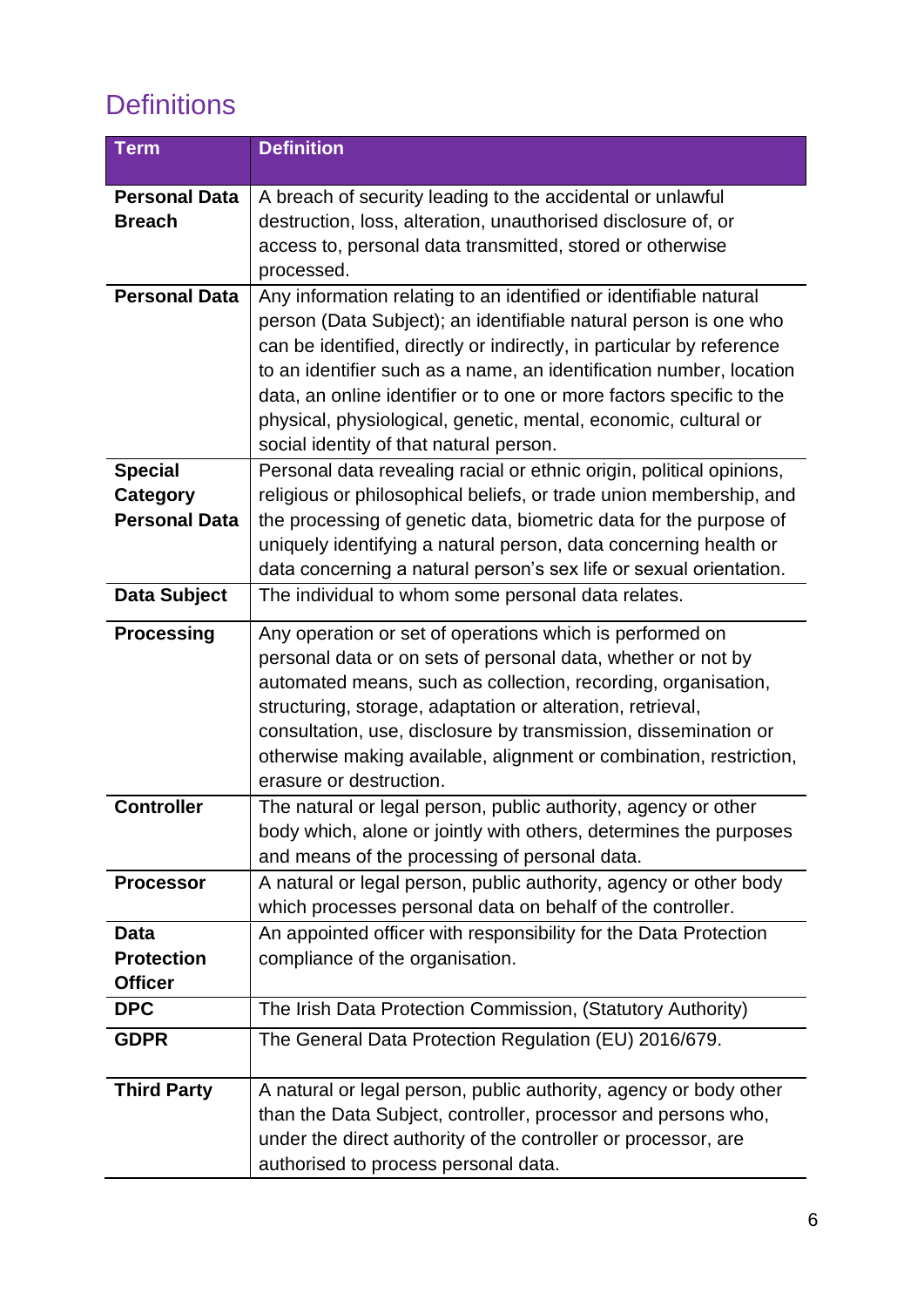# <span id="page-6-0"></span>Data Security & Breach Requirements

The definition of a personal data breach is any incident of security, lack of controls, system or human failure, error or issue that leads to, or results in, the destruction, loss, alteration, unauthorised disclosure of, or access to, personal data.

Alongside our 'Privacy by Design' approach to protecting data, we also have a legal, regulatory and business obligation to ensure that personal information is protected whilst being processed by NALA.

We carry out information audits to ensure that all personal data processed by us is adequately and accurately identified, assessed, classified and recorded. We carry out risk assessments that assess the scope and impact of any potential data breach; both on the processing activity and the data subject. We have implemented adequate, effective and appropriate technical and organisational measures to ensure a level of security appropriate to the risks, including but not limited to:

- Encryption of personal data
- Restricted access
- Reviewing, auditing and improvement plans for the ongoing confidentiality, integrity, availability and resilience of processing systems and services
- Business Continuity Plan to ensure up-to-date and secure backups and the ability to restore the availability and access to personal data in a timely manner in the event of a physical or technical incident
- Audit procedures to assess, review and evaluate the effectiveness of all measures in compliance with the data protection regulations
- Frequent and ongoing data protection training programs for all employees
- Staff assessments and regular knowledge testing to ensure a high level of competency, knowledge and understanding of the data protection regulations and the measures we have in place to protect personal information
- <span id="page-6-1"></span>• Reviewing internal processes to ensure that where personal information is transferred, disclosed, shared or is due for disposal; it is rechecked and authorised by the Governance and Compliance Officer.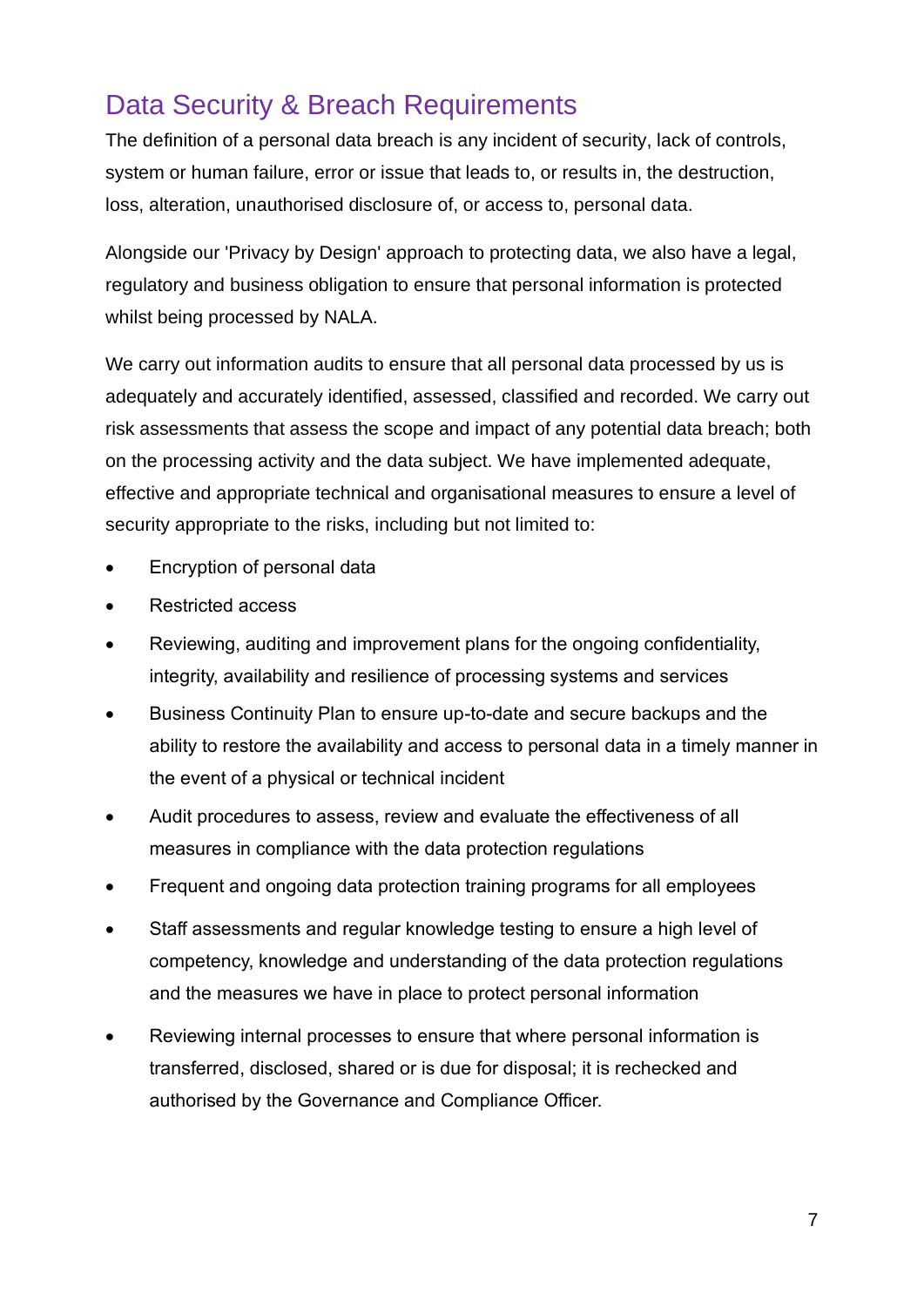# Data Management Objectives

- To adhere to the GDPR and Irish Data Protection laws and to have robust and adequate procedures and controls in place for identifying, investigating, reporting and recording any data breaches
- To develop and implement adequate, effective and appropriate technical and organisational measures to ensure a high level of security with regards to personal information
- To utilise information audits and risk assessments for mapping data and to reduce the risk of breaches
- To have adequate and effective risk management procedures for assessing any risks presented by processing personal information
- To ensure that any data breaches are reported to the correct regulatory bodies within the timeframes set out in the GDPR
- To use breach investigations and logs to assess the root cause of any breaches and to implement a full review to prevent further incidents from occurring
- To use the Data Breach Incident Form for all data breaches, regardless of severity so that any patterns in causes can be identified and corrected
- To protect consumers, clients and employees; including their information and identity
- To ensure that where applicable, the Governance and Compliance Officer is involved in and notified about all data breaches and risk issues
- To ensure that the Data Protection Commission is notified of any data breach (where applicable) with immediate effect and at the latest, within 72 hours of the NALA having become aware of the breach

# <span id="page-7-0"></span>Breach Detection

## <span id="page-7-1"></span>Categories of Data Breaches

A 'personal data breach' is a breach of security leading to the accidental or unlawful destruction, loss, alteration, unauthorised disclosure of, or access to, personal data transmitted, stored or otherwise processed.

Security breaches can be categorised according to the following three information security principles: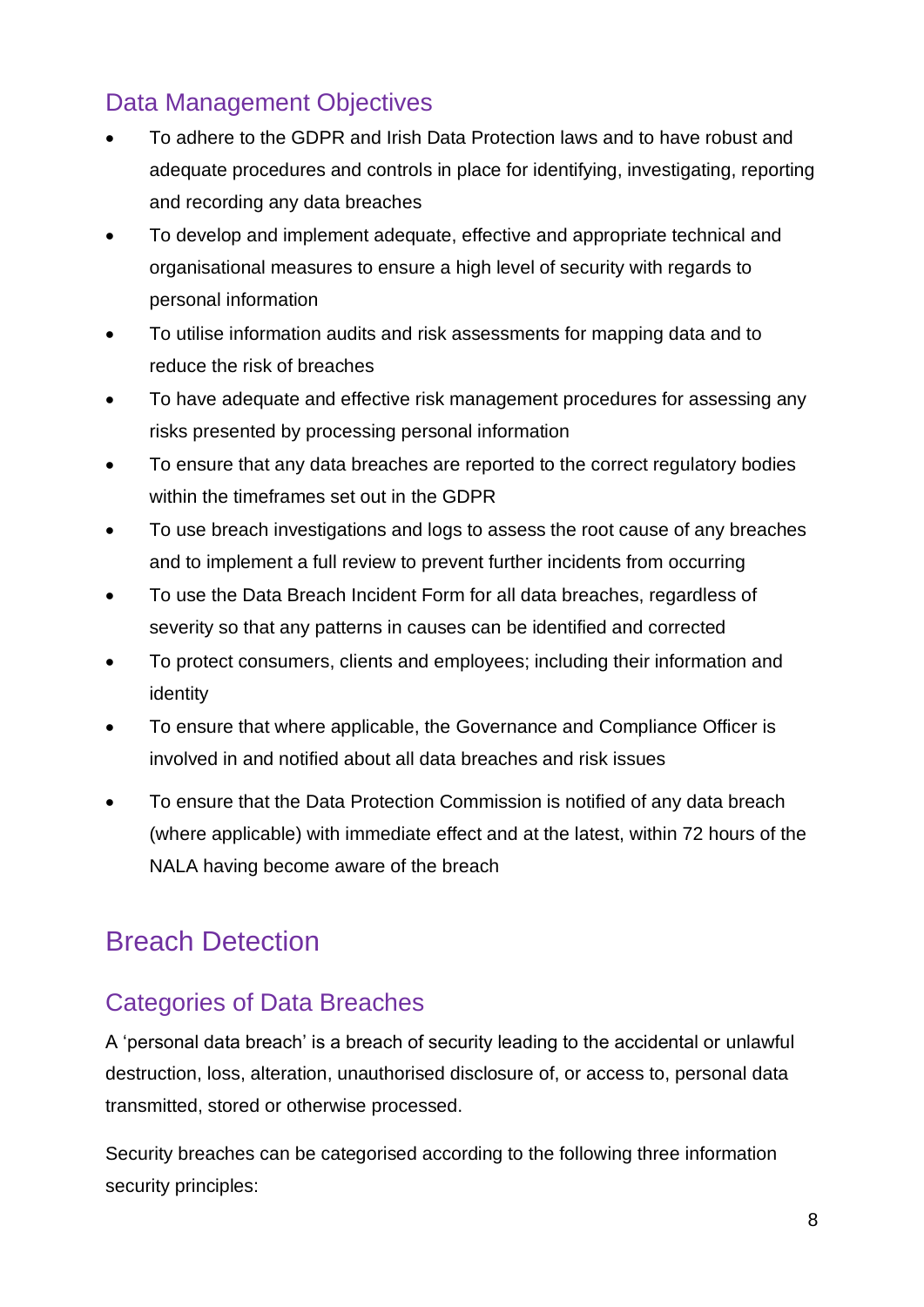- **Confidentiality Breach**: where there is an unauthorised or accidental disclosure of, or access to, personal data.
- **Availability Breach**: where there is an unauthorised or accidental loss of access to, or destruction of, personal data.
- **Integrity Breach:** where there is an unauthorised or accidental alteration of personal data.

It should be noted that while these breaches may occur as separate incidents, depending on the circumstances, a breach may fall into more than one of the above categories.

# <span id="page-8-0"></span>Examples of Breaches

The following non-exhaustive list are examples of personal data breaches where a staff member is required to initiate the reporting process and begin documenting the breach:

- Loss or theft of personal data or equipment which stores personal data (e.g. personal information being misplaced or left in an uncontrolled environment).
- Equipment theft or failure.
- Unauthorised disclosure of personal data (e.g. correspondence sent to incorrect recipient(s); personal information not appropriately redacted before releasing documents in response to a Subject Access Request (SAR).
- Unauthorised use of, access to, or modification of personal data or information systems (e.g. users having inappropriate access rights to shared drive folders).
- Attempts (failed or successful) to gain unauthorised access to information or IT system(s).
- Successful phishing attacks where information is obtained by deceiving the company who holds it.
- Temporary loss of availability due to events such as a fire or flood.

## <span id="page-8-1"></span>Data Processor Breaches

Where NALA has engaged a third-party service provider (processor), to perform processing on the company's behalf: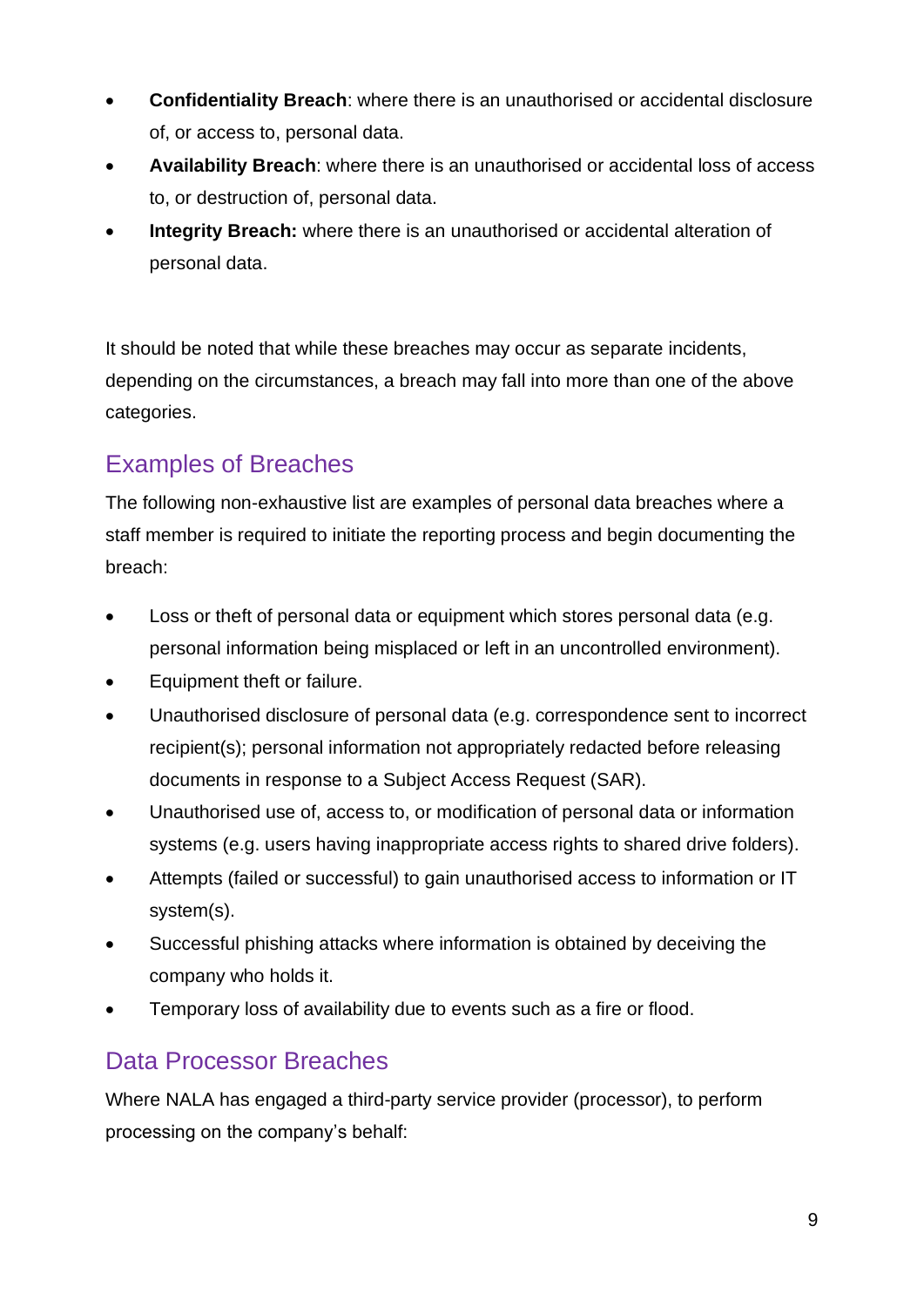The processing activity carried out by the processor will be governed by a processing agreement in accordance with Article 28 (or Article 46 for international transfers) of the GDPR which includes a requirement for the processor to notify NALA of any breaches of data for which NALA is the data controller.

NALA will retain overall responsibility for the protection of personal data. However, the processor is required to assist NALA in ensuring compliance with its obligations including assisting NALA in securing breached data and notifying sub-processors engaged by the processor.

Processors engaged by NALA must commit to alerting NALA without undue delay, of all potential and confirmed breaches, which give rise to the risk of unauthorised disclosure, loss, destruction or alteration of personal data, where NALA is the controller of the compromised personal data.

Likewise, where NALA processes data on behalf of a controller, NALA must notify the controller without undue delay of all potential and confirmed breaches, which give rise to the risk of unauthorised disclosure, loss, destruction or alteration of personal data.

# <span id="page-9-0"></span>Data Breach Procedures & Guidelines

NALA has robust objectives and controls in place for preventing data breaches and for managing them in the rare event that they do occur. Our procedures and guidelines for identifying, investigating and notification of breaches are detailed below. Our documented breach incident policy aims to mitigate the impact of any data breaches and to ensure that the correct notifications are made.

## <span id="page-9-1"></span>Breach Monitoring & Reporting

NALA has appointed the Governance and Compliance Officer as the person responsible for the review and investigation of any data breach involving personal information, regardless of the severity, impact or containment. All data breaches are reported to this person and the relevant manager/CEO with immediate effect, whereby the procedures detailed in this policy are followed.

All data breaches will be investigated, even in instances where notifications and reporting are not required, and we retain a full record of all data breaches to ensure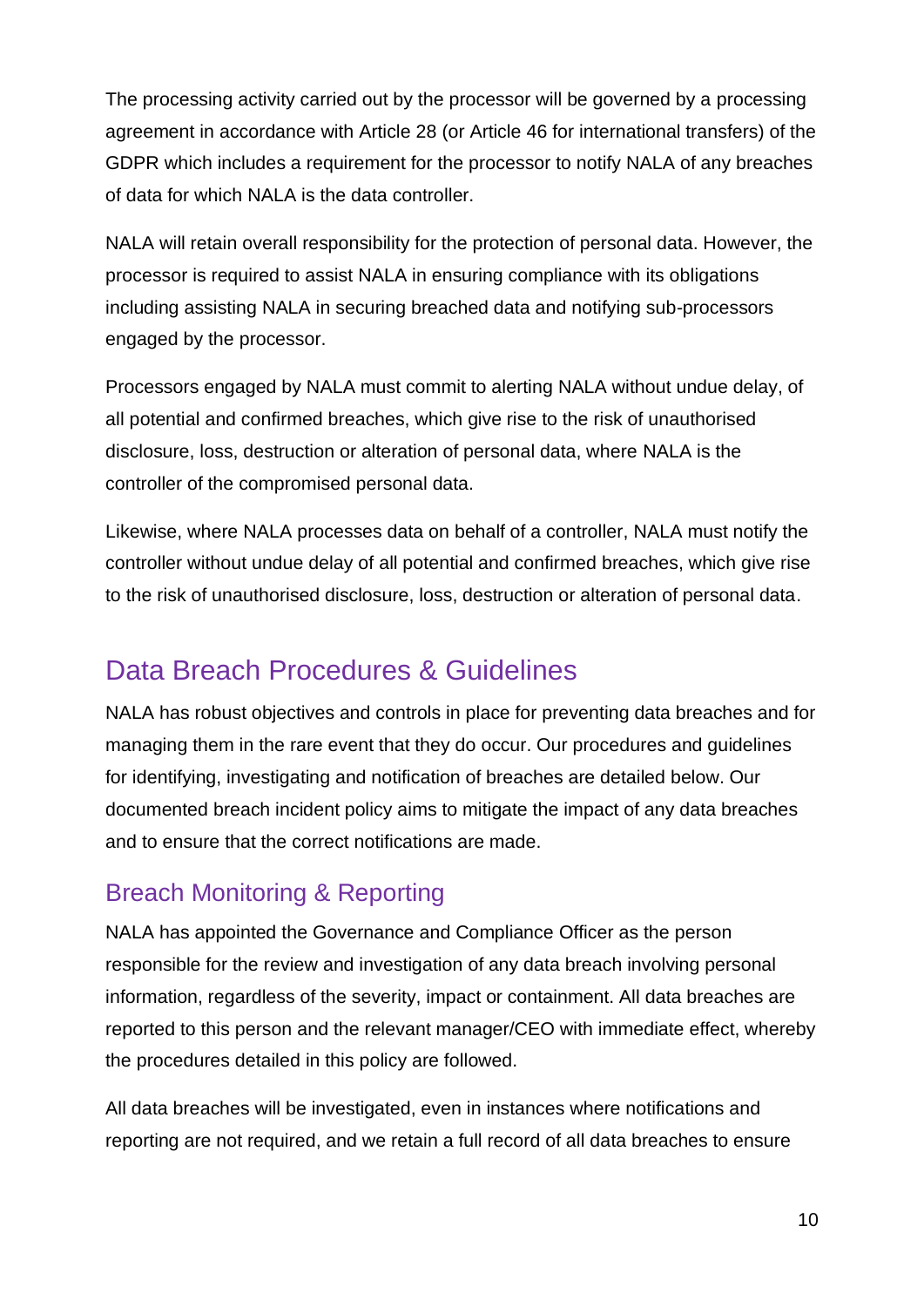that gap and pattern analysis are available and used. Where a system or process failure has given rise to a data breach, revision to any such process must be recorded.

## <span id="page-10-0"></span>Breach Incident Procedures

#### <span id="page-10-1"></span>Data Breach Identified

As soon as a data breach has been identified, it is reported to the direct line manager and the Governance and Compliance Officer immediately so that breach procedures can be initiated and followed without delay.

Reporting incidents in full and with immediate effect is essential to the compliant functioning of the agency and is not about apportioning blame. These procedures are for the protection of NALA, its staff, learners, members, clients and third parties and are of the utmost importance for legal regulatory compliance.

The staff member and their line manager together will document (see Appendix 1) the incident with as much information as possible with the support of the Governance and Compliance Officer.

As soon as an incident has been reported, measures must be taken to contain the breach. Such measures are not in the scope of this document due to the vast nature of breaches and the variety of measures to be taken; however, the aim of any such measures should be to stop any further risk/breach to the organisation, customer, client, third-party, system or data prior to investigation and reporting. The measures taken are noted on the incident form in all cases.

## <span id="page-10-2"></span>Breach Investigation

The aim of the investigation is to determine the nature of the breach, contain the breach, the consequences for the data subject(s) involved, whether the requirement for notification the Data Protection Commission (DPC) or the data subject(s) has been triggered, and the mitigating or remedial actions to be taken.

Once a potential breach has been detected, the Governance and Compliance Officer will meet with the relevant personnel to discuss the required steps to secure the breach. NALA will prioritise securing the data that may have been breached. How this is achieved depends on the nature of the breach, for example: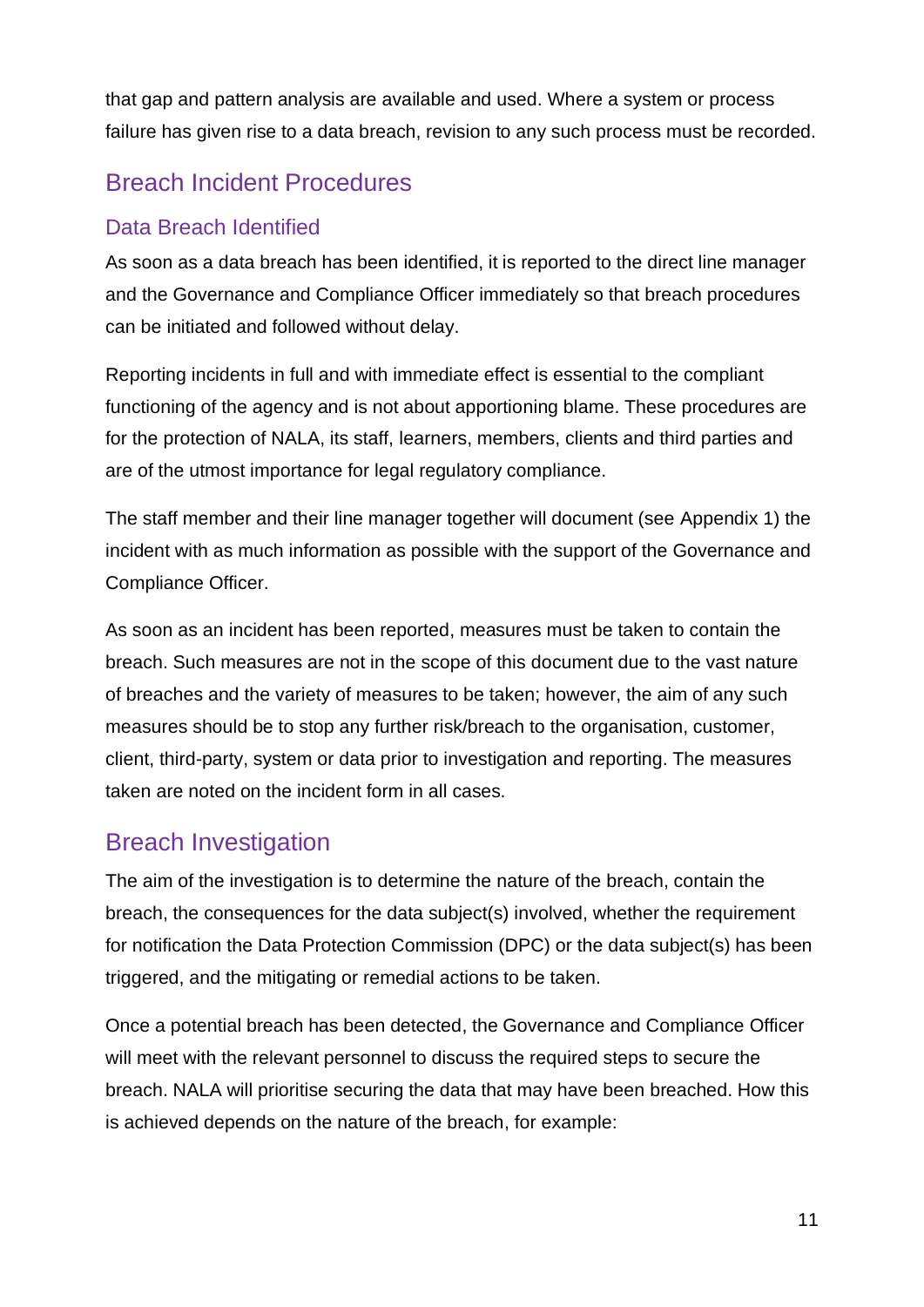| Type of incident                                                      | <b>Potential response</b>                                                                                                                                     |
|-----------------------------------------------------------------------|---------------------------------------------------------------------------------------------------------------------------------------------------------------|
| Email sent to wrong recipient(s)<br>containing personal data          | Ask recipient(s) to erase email from<br>inbox and from their deleted items.<br>Request confirmation from recipient                                            |
| Loss/theft of IT equipment                                            | Report theft to Gardaí, where relevant,<br>and contact Office Manager to ensure<br>equipment cannot be reconnected to<br>network.                             |
| Accidental release of personal<br>information in a response to an SAR | Ask recipient to return or confirm<br>destruction of the record and replace<br>the record with a copy where the<br>personal information has been<br>redacted. |
| Unauthorised access to data on internal<br>systems                    | Contact the Office Manager or ERS<br>(NALA's IT support) to request access<br>denial                                                                          |

Speed is of the essence and contact should be made by the most appropriate method. Telephone is often the best way to communicate.

The Governance and Compliance Officer will consult with senior management to investigate and assess appropriate mitigating actions for the breach. Where required the NALA Board and/or external stakeholders may be consulted on a particular breach.

## <span id="page-11-0"></span>Risk Assessment

Once a potential breach has been detected and secured a risk assessment will be undertaken by NALA to determine the risk to the rights and freedoms of the affected data subject(s).

A 'high risk' occurs where the breach may lead to physical, material or non-material damage to the data subjects and may include instances of stress, discrimination, identity theft or fraud, financial loss or damage to reputation.

When assessing the severity of a breach, NALA will take guidance from a number of sources in order to determine the risk associated with the breach. NAI A will refer to: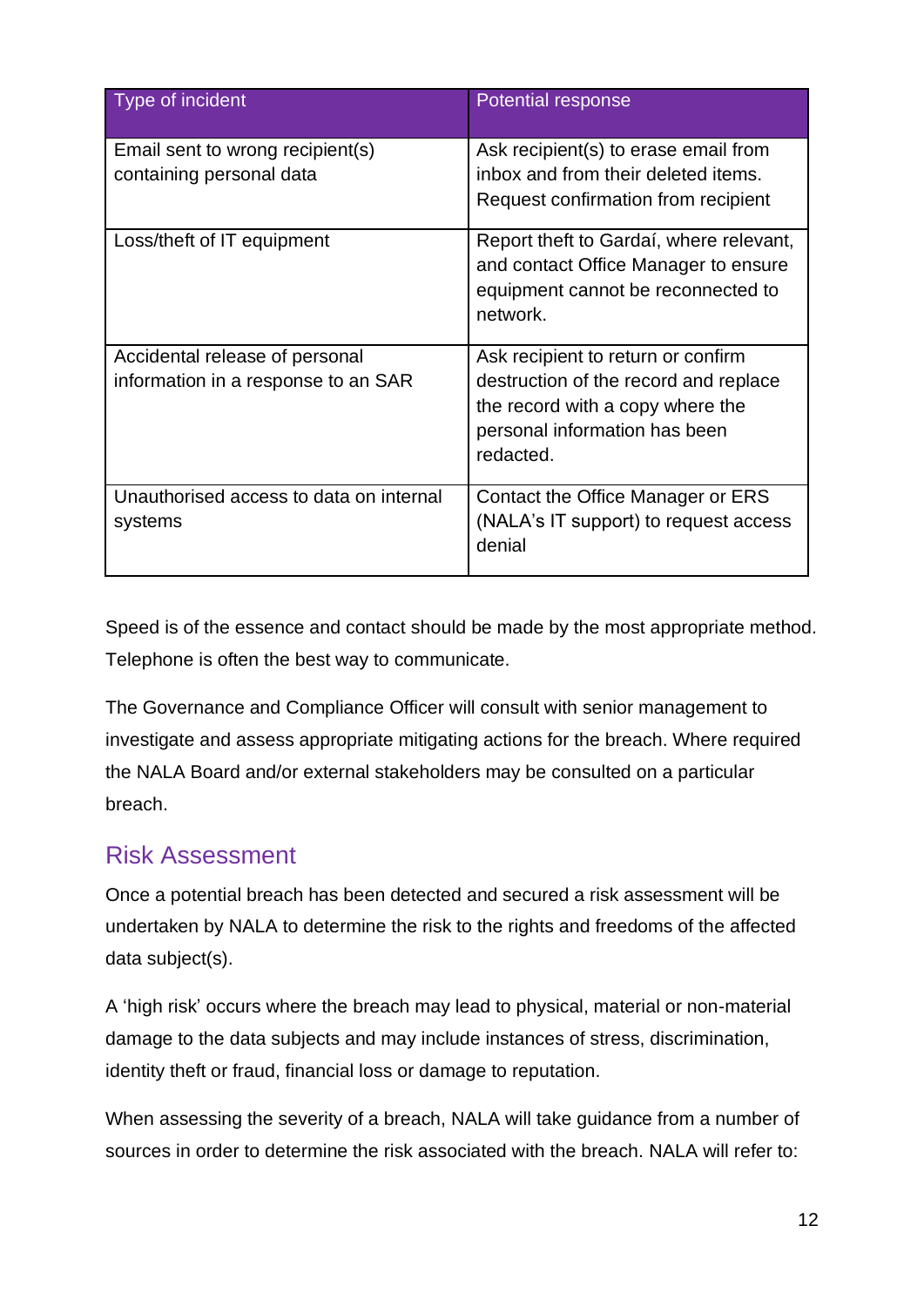- [The European Union Agency for Cybersecurity \(ENISA\)](https://www.enisa.europa.eu/publications/dbn-severity) breach severity model. This document sets out a methodology for assessing the severity of a personal data breach
- The ENISA Breach Severity Tool spreadsheet [\(separate document](https://nala.sharepoint.com/:x:/r/sites/GeneralDataProtectionRegulation/_layouts/15/Doc.aspx?sourcedoc=%7B18F96547-CFAB-435C-AFAF-50E4BA44A3A7%7D&file=ENISA%20Breach%20severity%20tool%20June%2021.xlsx&action=default&mobileredirect=true) on NALA [SharePoint\)](https://nala.sharepoint.com/:x:/r/sites/GeneralDataProtectionRegulation/_layouts/15/Doc.aspx?sourcedoc=%7B18F96547-CFAB-435C-AFAF-50E4BA44A3A7%7D&file=ENISA%20Breach%20severity%20tool%20June%2021.xlsx&action=default&mobileredirect=true)
- [European Data Protection Board \(EDPB\) breach notification document.](https://edpb.europa.eu/sites/default/files/consultation/edpb_guidelines_202101_databreachnotificationexamples_v1_en.pdf) This document provides practice-oriented, case-based guidance that utilises experiences gained by Statutory Authorities since the GDPR is applicable. Its aim is to help data controllers in deciding how to handle data breaches and what factors to consider during risk assessment.

NALA needs to consider the specific circumstances of the breach, including its severity and potential impact. The risk will also be evaluated on the basis of, at least, an objective assessment of the following criteria:

- The type of breach
- The nature, sensitivity and volume of personal data
- Ease of identification of data subjects
- Severity of consequences for data subjects
- Special characteristics of the data subject
- Number of affected data subjects
- Should authorities become involved

An assessment of such a breach may be aided by any previously conducted Data Protection Impact Assessments (DPIAs) of the processing activities affected by the breach.

#### <span id="page-12-0"></span>Human Error

Where the data breach is the result of human error, an investigation into the root cause is to be conducted and a formal interview with the employee(s) held.

A review of the procedure(s) associated with the breach is conducted and a full risk assessment completed. Any identified gaps that are found to have caused/contributed to the breach are revised and risk assessed to mitigate any future occurrence of the same root cause.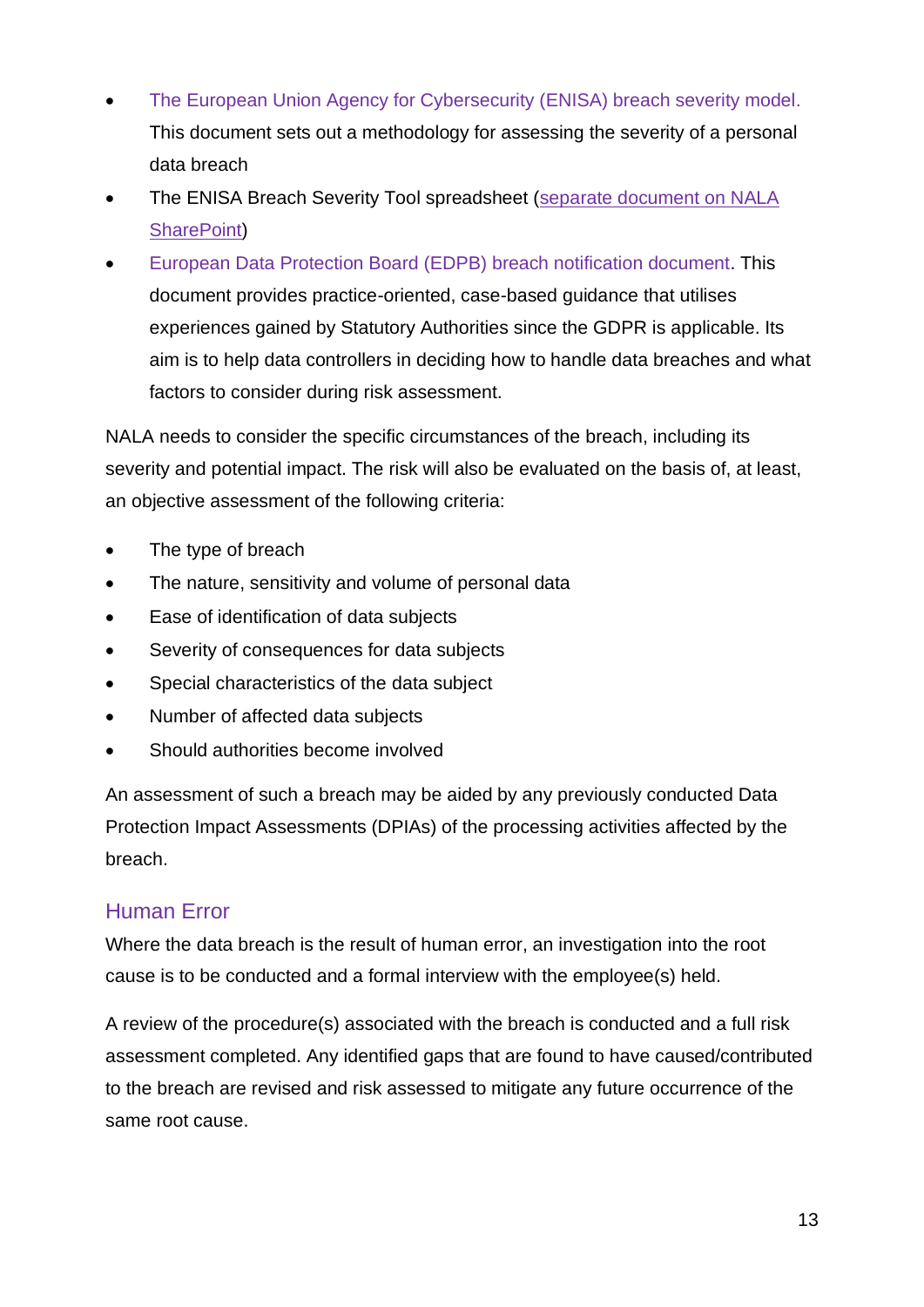Resultant employee outcomes of such an investigation can include, but are not limited to:

- Re-training in specific/all compliance areas
- Re-assessment of compliance knowledge and understanding
- Suspension from compliance related tasks
- Formal warning (in-line with the Company's disciplinary procedures)

#### <span id="page-13-0"></span>System Error

Where the data breach is the result of a system error/failure, ERS, NALA's 3rd Party IT providers, are to work in conjunction with the Office Manager and Governance and Compliance Officer to assess the risk and investigate the root cause of the breach. A gap analysis is to be completed on the system/s involved and a full review and report to be added to the Breach Incident Form. (Appendix 1).

Any identified gaps that are found to have caused/contributed to the breach are to be revised and risk assessed to mitigate and prevent any future occurrence of the same root cause. Full details of the incident should be determined and mitigating action such as the following should be taken to limit the impact of the incident:

- Attempting to recover any lost equipment or personal information
- Shutting down an IT system
- Removing an employee from their tasks
- The use of back-ups to restore lost, damaged or stolen information
- Making the building secure
- If the incident involves any entry codes or passwords, then these codes must be changed immediately, and members of staff informed

## <span id="page-13-1"></span>Mitigate Risks

Once it has been established that a data breach has occurred, the Governance and Compliance Officer will take immediate and appropriate action to limit the breach. The steps taken will be dependent on the nature and cause of the breach e.g. human error, malware or phishing email. NALA will take guidance from the [EDPB document](https://edpb.europa.eu/sites/default/files/consultation/edpb_guidelines_202101_databreachnotificationexamples_v1_en.pdf)  [on Data Breaches published in January 2021](https://edpb.europa.eu/sites/default/files/consultation/edpb_guidelines_202101_databreachnotificationexamples_v1_en.pdf) to determine mitigation steps.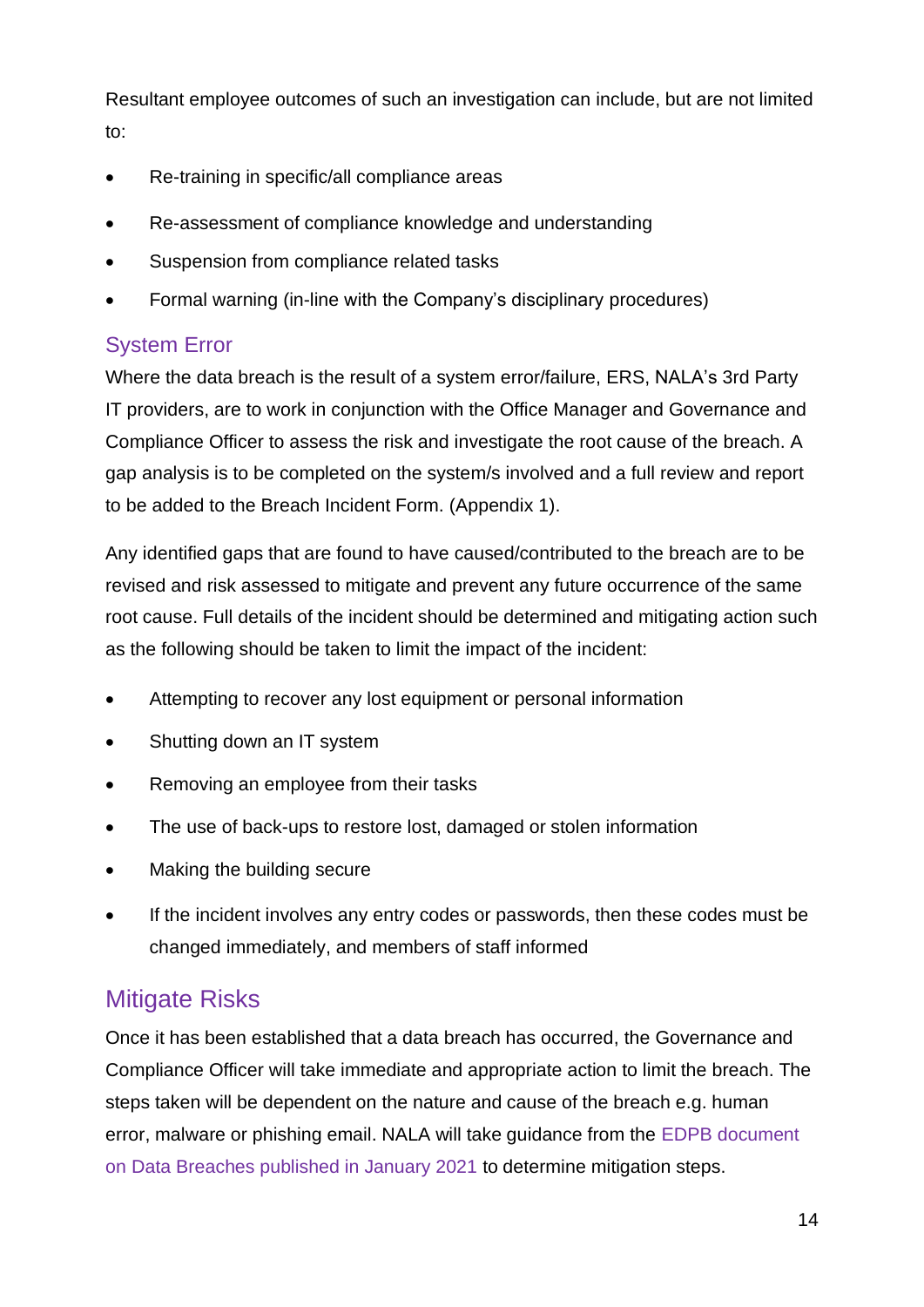# <span id="page-14-0"></span>Breach Recording

NALA uses a Breach Incident Form for all incidents, which is completed for any data breach, regardless of severity or outcome. To demonstrate compliance and accountability, NALA shall maintain a record of each personal data breach. Completed forms are logged in the Breach Incident Folder by the Governance and Compliance Officer on SharePoint and reviewed against existing records to ascertain patterns or reoccurrences.

In cases of data breaches, the Governance and Compliance Officer is responsible for carrying out a full investigation, appointing the relevant staff to contain the breach, recording the incident on the breach form and making any relevant and legal notifications. The completing of the Breach Incident Form is only to be actioned after containment has been achieved.

In documenting the breach, NALA will record at least the following details:

- Cause of the breach
- Description of the breach
- Effects and consequences
- Mitigating actions taken
- Reasons for not notifying a breach including reasons why the breach was not considered likely to result in a risk to the data subject(s)

NALA will retain proof of communications to the data subject regarding breaches to assist in demonstrating accountability and compliance. In circumstances where the Data Protection Commission is not notified, an explanation of the basis of not doing so must be retained.

A full investigation is conducted and recorded on the breach incident form, the outcome must be communicated to all staff involved in the breach, in addition to senior management. A copy of the completed incident form is filed for audit and documentation purposes. The Governance and Compliance Officer will keep an ongoing log detailing the nature of the incident, steps taken to preserve any evidence, notes of any interviews or statements, the assessment of risk and investigation and recommendations for future work and/or actions.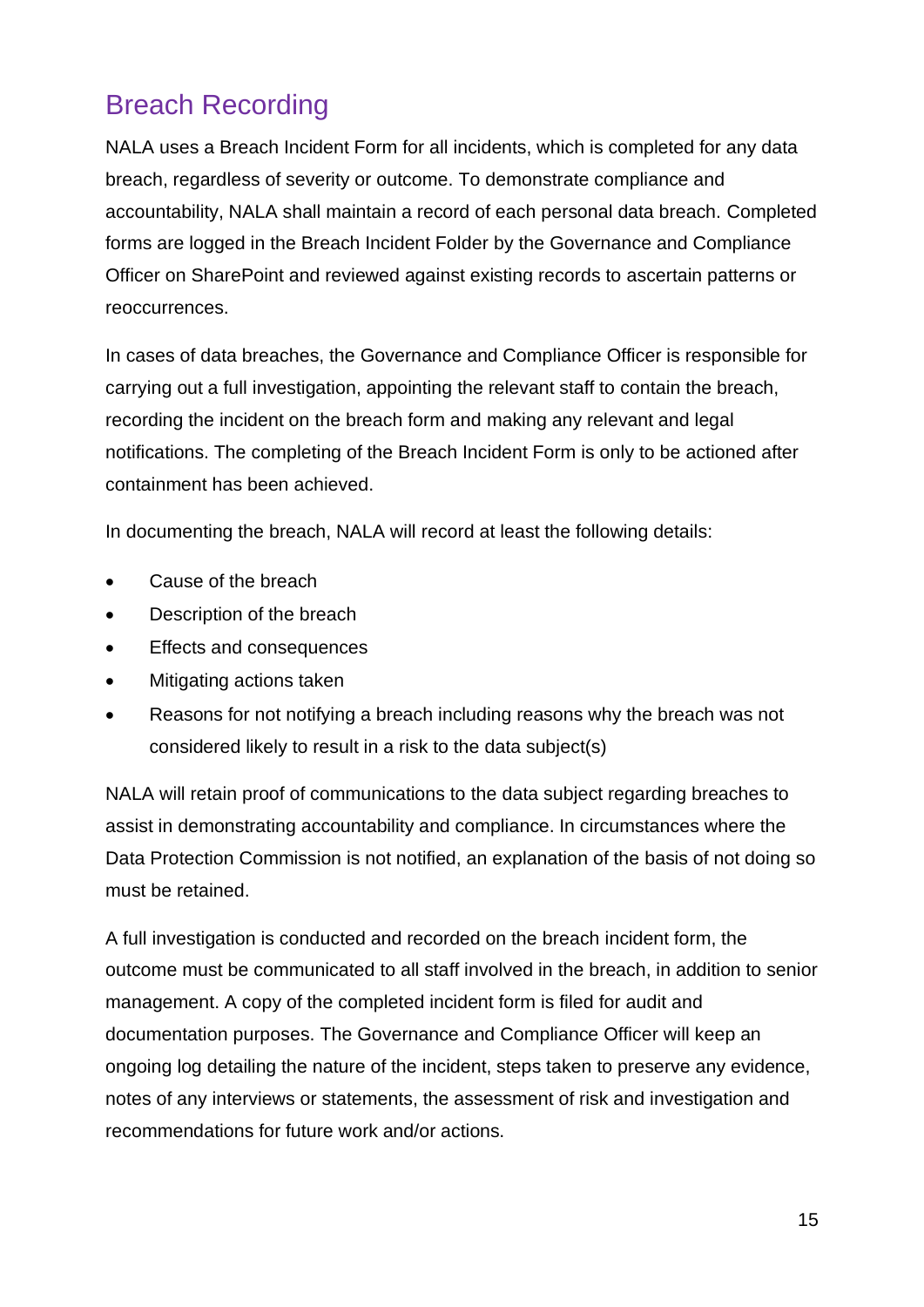# <span id="page-15-0"></span>Breach Notifications

If applicable, the Data Protection Commission (DPC) and the data subject(s) are notified in accordance with the GDPR requirements. The DPC protocols are to be followed and their [online form available on the DPC website,](https://forms.dataprotection.ie/report-a-breach-of-personal-data) should be completed and submitted. In addition, any individual whose data or personal information has been compromised is notified if required, and kept informed throughout the investigation, with a full report being provided of all outcomes and actions.

NALA recognises its obligation and duty to report data breaches in certain instances. All staff have been made aware of the agency's responsibilities and strict internal reporting lines have been developed to ensure that data breaches falling within the notification criteria are identified and reported without delay.

# <span id="page-15-1"></span>Notification to the Data Protection Commission

Under GDPR Article 33, NALA shall, where feasible, not later than 72 hours after having become aware of a personal data breach, notify the personal data breach to the Data Protection Commission (DPC), unless the personal data breach is unlikely to result in a risk to the rights and freedoms of natural persons.

The Working Party 29 states that as data controller, NALA, shall not be considered 'aware' of a breach until they have a reasonable degree of certainty that a security incident has occurred which has resulted in personal data being compromised. This allows NALA a short period of time to actively investigate potential breaches to assess if they are actual breaches.

The Data Protection Commission is to be notified of any breach where it is likely to result in a risk to the rights and freedoms of individuals.

Where applicable, the DPC is notified of the breach no later than 72 hours after NALA has become aware of it and are kept notified throughout any breach investigation, being provided with a full report, including outcomes and mitigating actions as soon as possible, and always within any specified timeframes.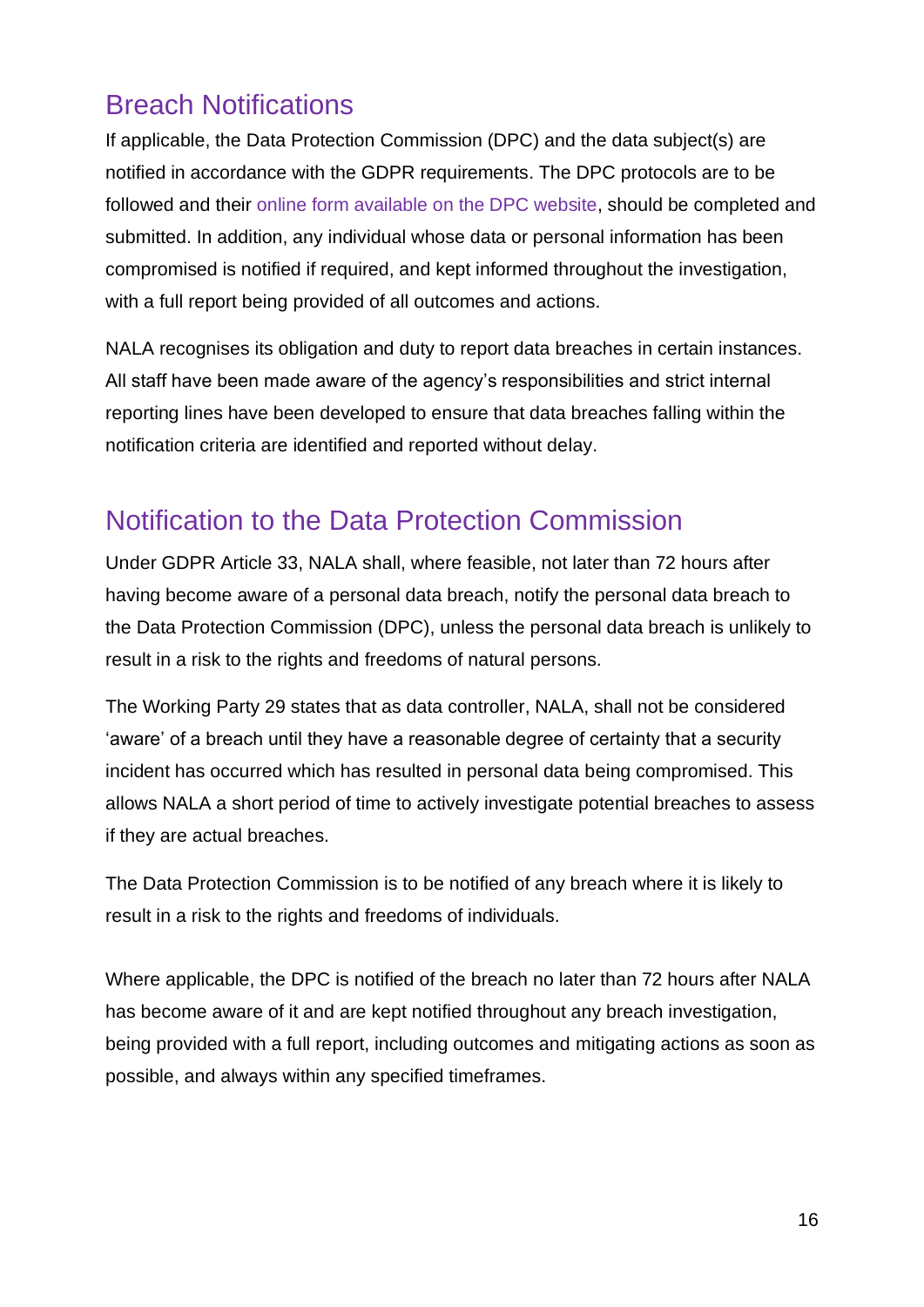Where a breach is assessed by the Governance and Compliance Officer and deemed to be **unlikely** to result in a risk to the rights and freedoms of natural persons, we reserve the right not to inform the DPC in accordance with Article 33 of the GDPR.

## <span id="page-16-0"></span>Notification Delay

Where the notification to the Data Protection Commission is not made within 72 hours, the notification will be made as soon as is feasible, accompanied by reasons for any delay.

## <span id="page-16-1"></span>Information to be provided

Under Article 33(3) of the GDPR, the breach notification to be supplied to the Data Protection Commission shall include at least the following information:

- A description of the nature of the personal data breach
- The categories and approximate number of data subjects affected
- The categories and approximate number of personal data records concerned
- The name and contact details of our Governance and Compliance Officer and/or any other relevant point of contact, for obtaining further information
- A description of the likely consequences of the personal data breach
- A description of the measures taken or proposed to be taken to address the personal data breach*,* including, where appropriate, measures to mitigate its possible adverse effects

When reporting a breach to the DPC we do so using [the online form available on the](https://forms.dataprotection.ie/report-a-breach-of-personal-data)  [DPC website.](https://forms.dataprotection.ie/report-a-breach-of-personal-data) This form defines all of the information required.

# <span id="page-16-2"></span>Notification in Phases

Where further investigation by NALA is required, further information 'may be provided in phases without undue further delay and accompanied by reasons for the delay. As outlined under Articles 33 of the GDPR.

When NALA first notifies the Data Protection Commission, it will outline whether it intends to supply more information at a later stage. If it transpires during the investigation that the incident was contained and there was no breach, NALA will still notify the Data Protection Commission of this conclusion.

Delays could result in additional sanctions by the DPC and so should be avoided. Where a breach is confirmed but not all of the necessary reporting information is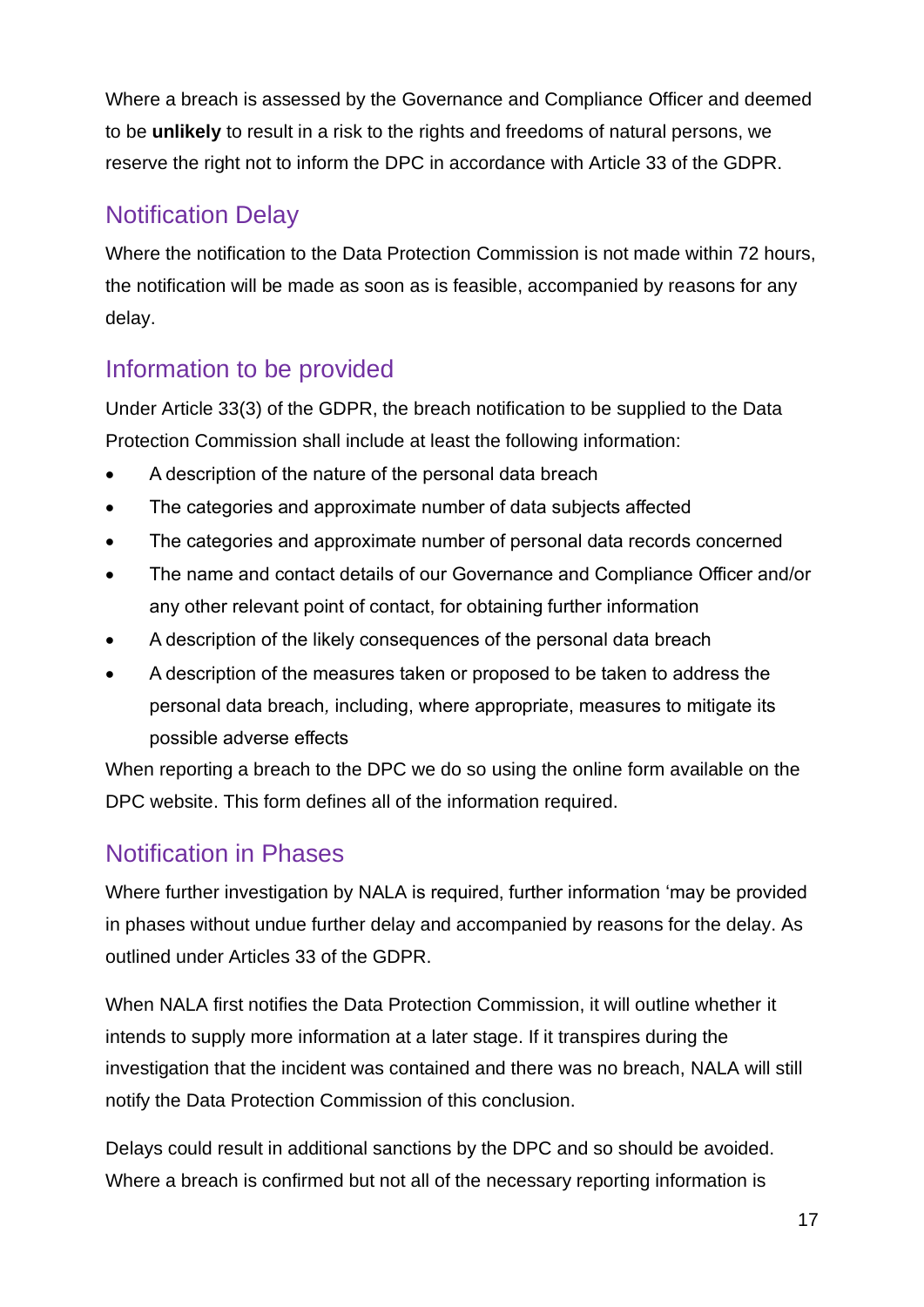available, NALA will submit the initial breach form within the 72 hours and indicate that an updated will be provided when additional information is known. Breach incident procedures are always followed, and an investigation carried out, regardless of our notification obligations and outcomes, with reports being retained and made available to the Data Protection Commission, if requested.

# <span id="page-17-0"></span>Notification to the Data Subject

Article 34 of the GDPR states that where a personal data breach is likely to result in a 'high risk' to the rights and freedoms of individuals, the controller shall communicate the personal data breach to the individuals 'without undue delay'. High risk can be assessed using the ENISA methodology and EDPB guidance referenced earlier in the document.

When a personal data breach is likely to result in a high risk to the rights and freedoms of natural persons, we will always communicate the personal data breach to the data subject without undue delay, in a written, clear and legible format.

## <span id="page-17-1"></span>Contacting the Data Subject

NALA will aim to contact the data subject directly unless it would involve a 'disproportionate effort' in line with Article 34(3) of the GDPR. Where this is the case, a public communication or similar approach will be taken.

This communication will be a dedicated message and sent separately to other information such as newsletters or updates. NALA will choose a means of communication that maximises the chance of properly communicating information to individual data subjects.

## <span id="page-17-2"></span>Information to be provided

As outlined under Article 34 (2) of the GDPR, the breach notification to be supplied to the data subject by NALA shall:

- Be in clear and plain language; and
- Include at least the following information;
	- $\circ$  Description of the nature of the breach
	- o The name and contact details of our Governance and Compliance Officer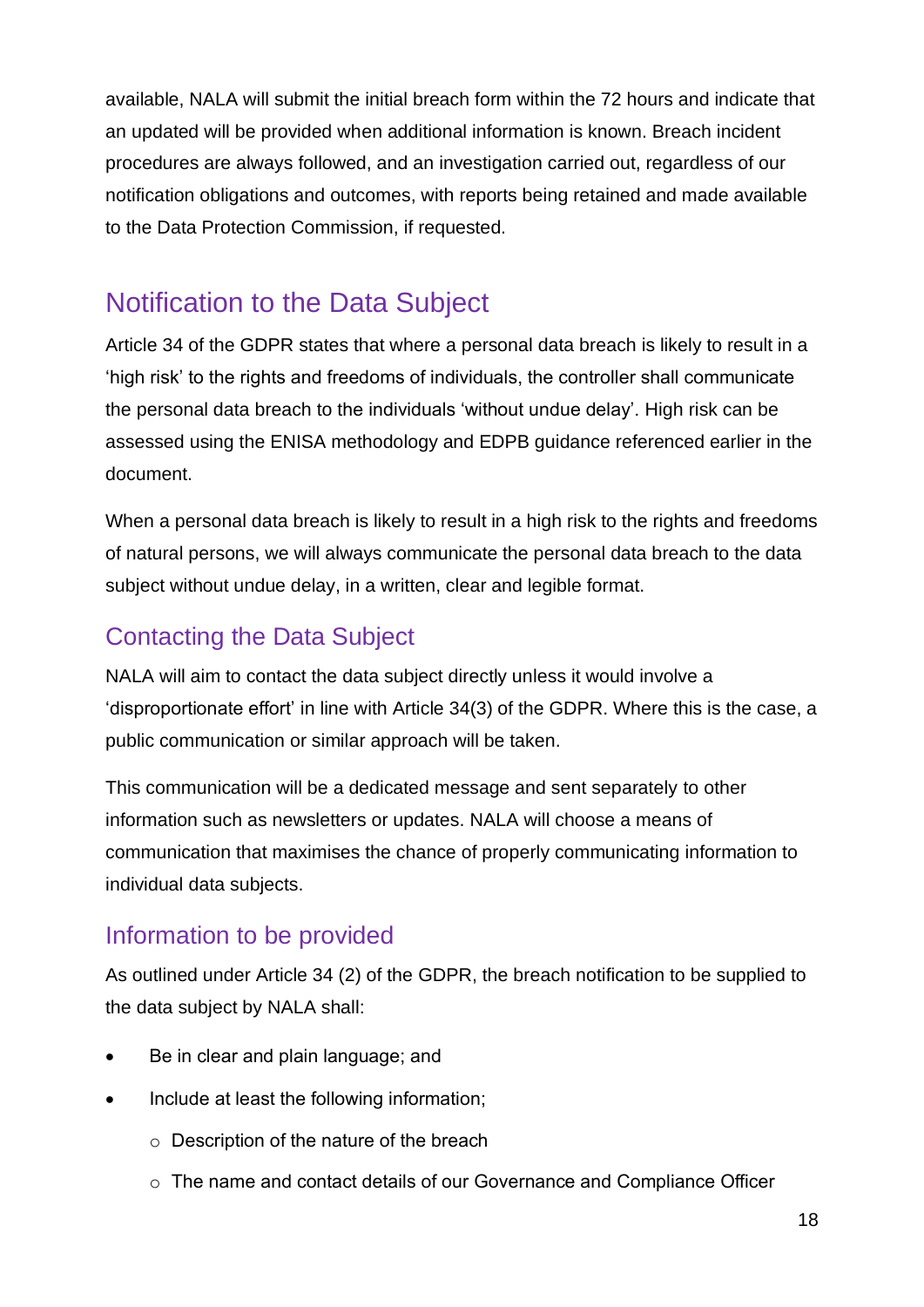and/or any other relevant point of contact where more information can be obtained

- o A description of the likely consequences of the personal data breach
- o A description of the measures taken or proposed to be taken to address the personal data breach, including measures to mitigate the breaches adverse effects

### <span id="page-18-0"></span>Conditions where Notification is not required

Under Article 34(3), the GDPR provides three conditions where a notification to an individual is not required in the event of a high-risk personal data breach.

- 1. **Technical and Organisational Measures**: NALA has applied appropriate technical and organisational measures to protect personal data prior to the breach, in particular those measures that render personal data unintelligible to any person who is not authorised to access it (E.g. Encryption, data masking). However, even where data is encrypted, a loss of data may have negative consequences for data subjects where NALA retains no backups. In this regard, a notification to the data subject would be required as the breach affects NALA's ability to restore the availability and access to personal data.
- 2. **Subsequent Measures:** NALA has taken subsequent measures which ensure that the high risk to the rights of the data subject are no longer likely to materialise.
- 3. **Disproportionate Effort:** communication to the data subjects would involve disproportionate effort. In such an instance, as outlined above, there shall instead be a public communication or similar measure whereby the data subjects are informed in an equally effective manner.

These three conditions should be used with caution. Where they are relied on to restrict NALA's reporting obligations, the justification for making this decision should be documented and challenged by the Governance and Compliance Officer. If a previously perceived risk materialised despite meeting one of these conditions, the DPC would challenge NALA's justification for not notifying the affected data subject(s).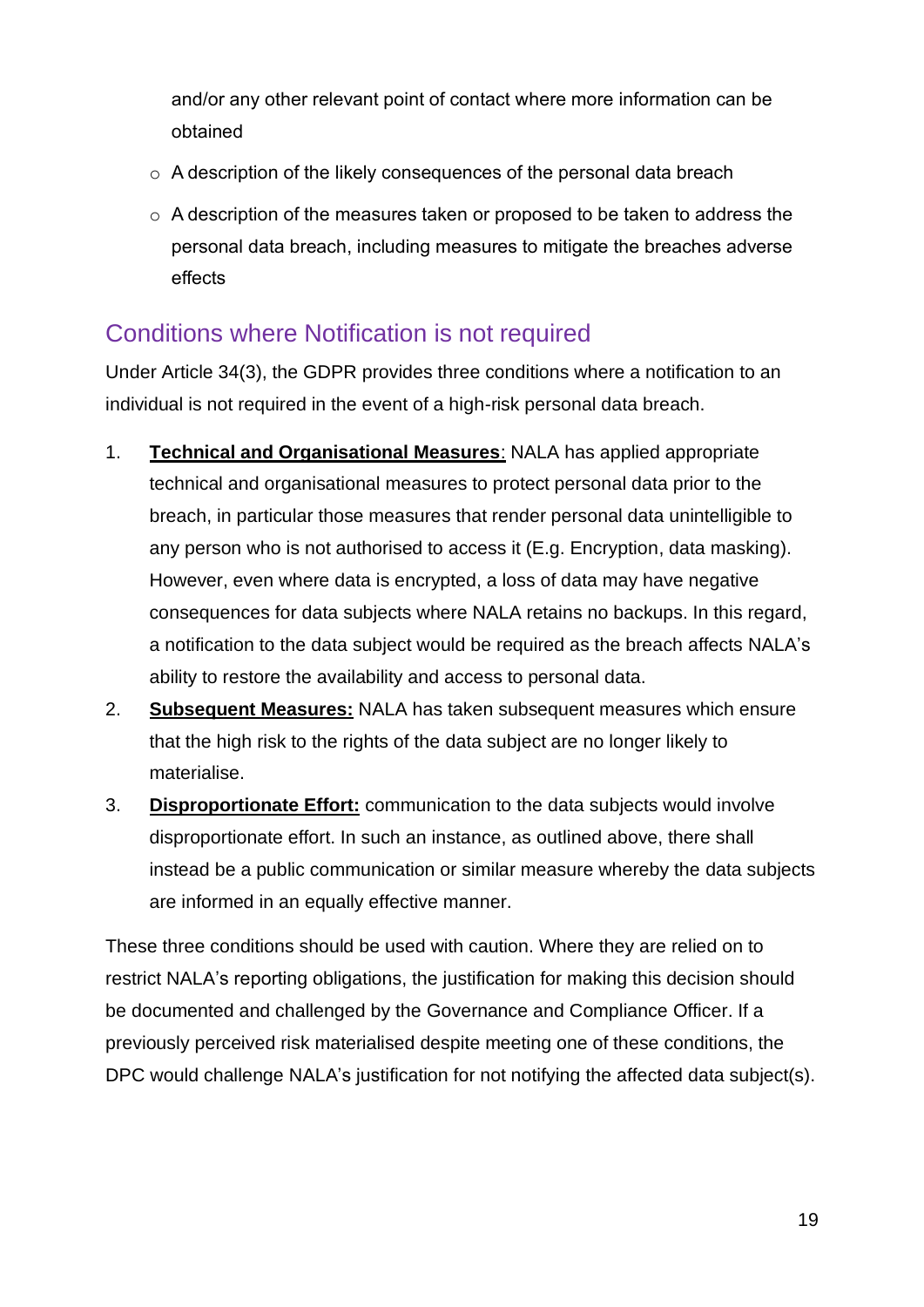# <span id="page-19-0"></span>Breach Incident Review

Following containment of the initial breach, any outstanding mitigation actions will be completed. The Governance and Compliance Officer will conduct a full review of the cause of the breach and the subsequent actions taken. The review will ensure that the steps taken during the incident were appropriate and identify whether further actions are required to identify areas that may need to be improved to prevent the breach from occurring again. These actions may include reviewing systems or implementing policies and procedures.

## <span id="page-19-1"></span>Record Keeping

All records and notes taking during the identification, assessment and investigation of the data breach are recorded and authorised by the Governance and Compliance Officer and are retained for a period of 6 years from the date of the incident. Incident forms are to be reviewed monthly to assess for patterns or breach reoccurrences and actions taken to prevent further incidents from occurring.

# <span id="page-19-2"></span>**Responsibilities**

NALA will ensure that all staff are provided with the time, resources and support to learn, understand and implement all procedures within this document, as well as understanding their responsibilities and the breach incident reporting lines.

The Governance and Compliance Officer is responsible for regular compliance audits and gap analysis monitoring and the subsequent reviews and action follow ups.

# <span id="page-19-3"></span>Related Documentation

Data Protection Policy Subject Access Request Policy Subject Rights Policy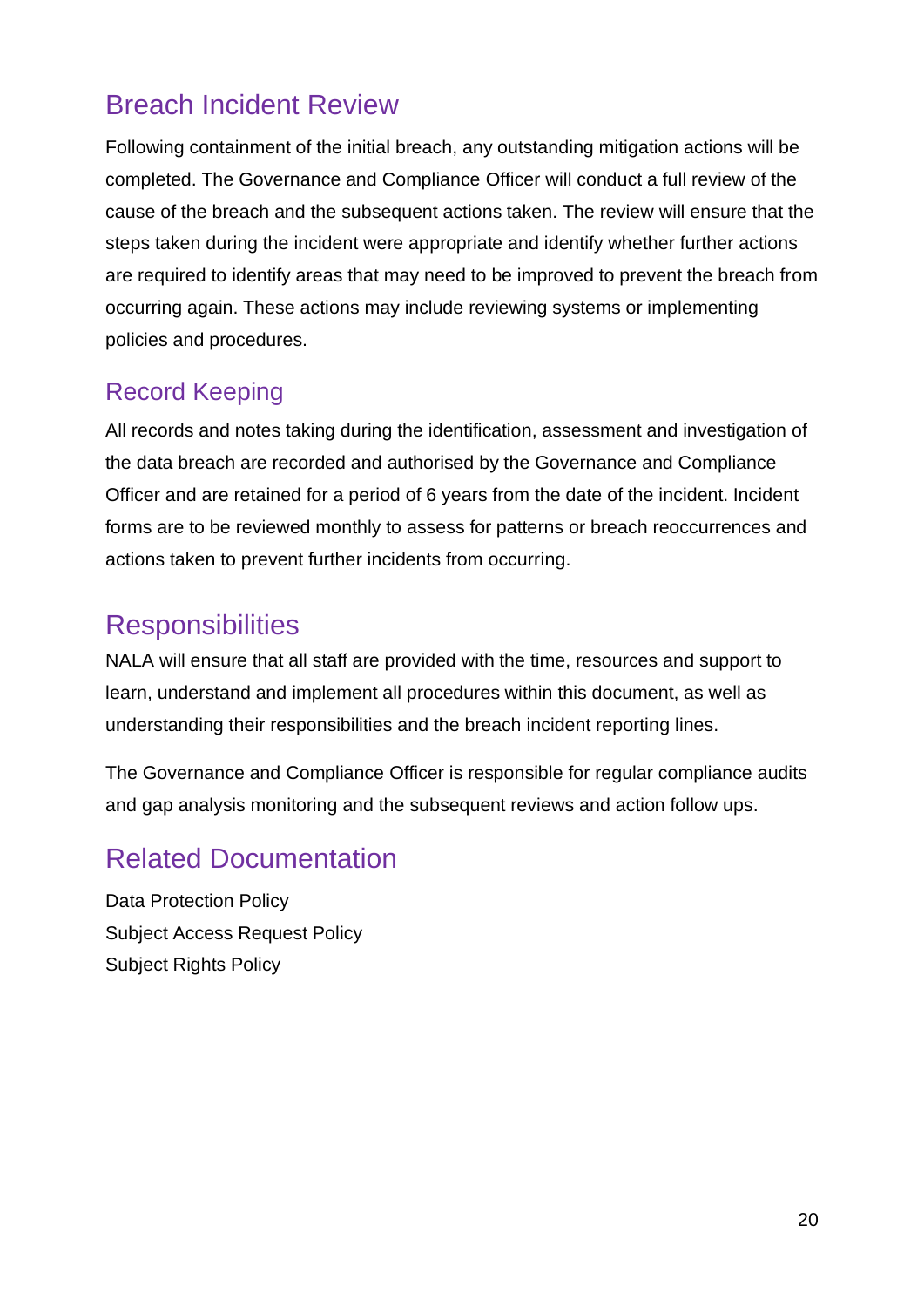# <span id="page-20-0"></span>Appendix 1 - Data Breach Incident Form

|                                                           | <b>GOVERNANCE AND COMPLIANCE OFFICER /INVESTIGATOR DETAILS:</b> |                       |                  |  |  |  |  |
|-----------------------------------------------------------|-----------------------------------------------------------------|-----------------------|------------------|--|--|--|--|
| <b>NAME:</b>                                              | <b>POSITION:</b>                                                |                       |                  |  |  |  |  |
| DATE:                                                     | TIME:                                                           |                       |                  |  |  |  |  |
| TEL:                                                      | <b>EMAIL:</b>                                                   |                       |                  |  |  |  |  |
| <b>INCIDENT INFORMATION:</b>                              |                                                                 |                       |                  |  |  |  |  |
|                                                           | DATE/TIME OR PERIOD OF BREACH:                                  |                       |                  |  |  |  |  |
| <b>DESCRIPTION &amp; NATURE OF BREACH:</b>                |                                                                 |                       |                  |  |  |  |  |
|                                                           |                                                                 |                       |                  |  |  |  |  |
|                                                           |                                                                 |                       |                  |  |  |  |  |
|                                                           |                                                                 |                       |                  |  |  |  |  |
| <b>TYPE OF BREACH:</b>                                    |                                                                 |                       |                  |  |  |  |  |
| <b>CATEGORIES OF DATA SUBJECTS</b>                        |                                                                 |                       |                  |  |  |  |  |
| <b>AFFECTED:</b>                                          |                                                                 |                       |                  |  |  |  |  |
| <b>CATEGORIES OF PERSONAL DATA RECORDS</b>                |                                                                 |                       |                  |  |  |  |  |
| <b>CONCERNED:</b>                                         |                                                                 |                       |                  |  |  |  |  |
| <b>NO. OF DATA SUBJECTS</b>                               |                                                                 | <b>NO. OF RECORDS</b> |                  |  |  |  |  |
| <b>AFFECTED:</b>                                          |                                                                 | <b>INVOLVED:</b>      |                  |  |  |  |  |
|                                                           |                                                                 |                       |                  |  |  |  |  |
|                                                           |                                                                 |                       |                  |  |  |  |  |
| <b>IMMEDIATE ACTION TAKEN TO CONTAIN/MITIGATE BREACH:</b> |                                                                 |                       |                  |  |  |  |  |
|                                                           |                                                                 |                       |                  |  |  |  |  |
|                                                           |                                                                 |                       |                  |  |  |  |  |
|                                                           |                                                                 |                       |                  |  |  |  |  |
|                                                           |                                                                 |                       |                  |  |  |  |  |
| <b>STAFF INVOLVED IN BREACH:</b>                          |                                                                 |                       |                  |  |  |  |  |
|                                                           |                                                                 |                       |                  |  |  |  |  |
| <b>PROCEDURES INVOLVED IN BREACH:</b>                     |                                                                 |                       |                  |  |  |  |  |
| THIRD PARTIES INVOLVED IN BREACH:                         |                                                                 |                       |                  |  |  |  |  |
| <b>BREACH NOTIFICATIONS:</b>                              |                                                                 |                       |                  |  |  |  |  |
| WAS THE SUPERVISORY AUTHORITY NOTIFIED?                   |                                                                 |                       | <b>YES/NO</b>    |  |  |  |  |
| IF YES, WAS THIS WITHIN 72 HOURS?                         |                                                                 |                       | <b>YES/NO/NA</b> |  |  |  |  |
| If no to the above, provide reason(s) for delay           |                                                                 |                       |                  |  |  |  |  |